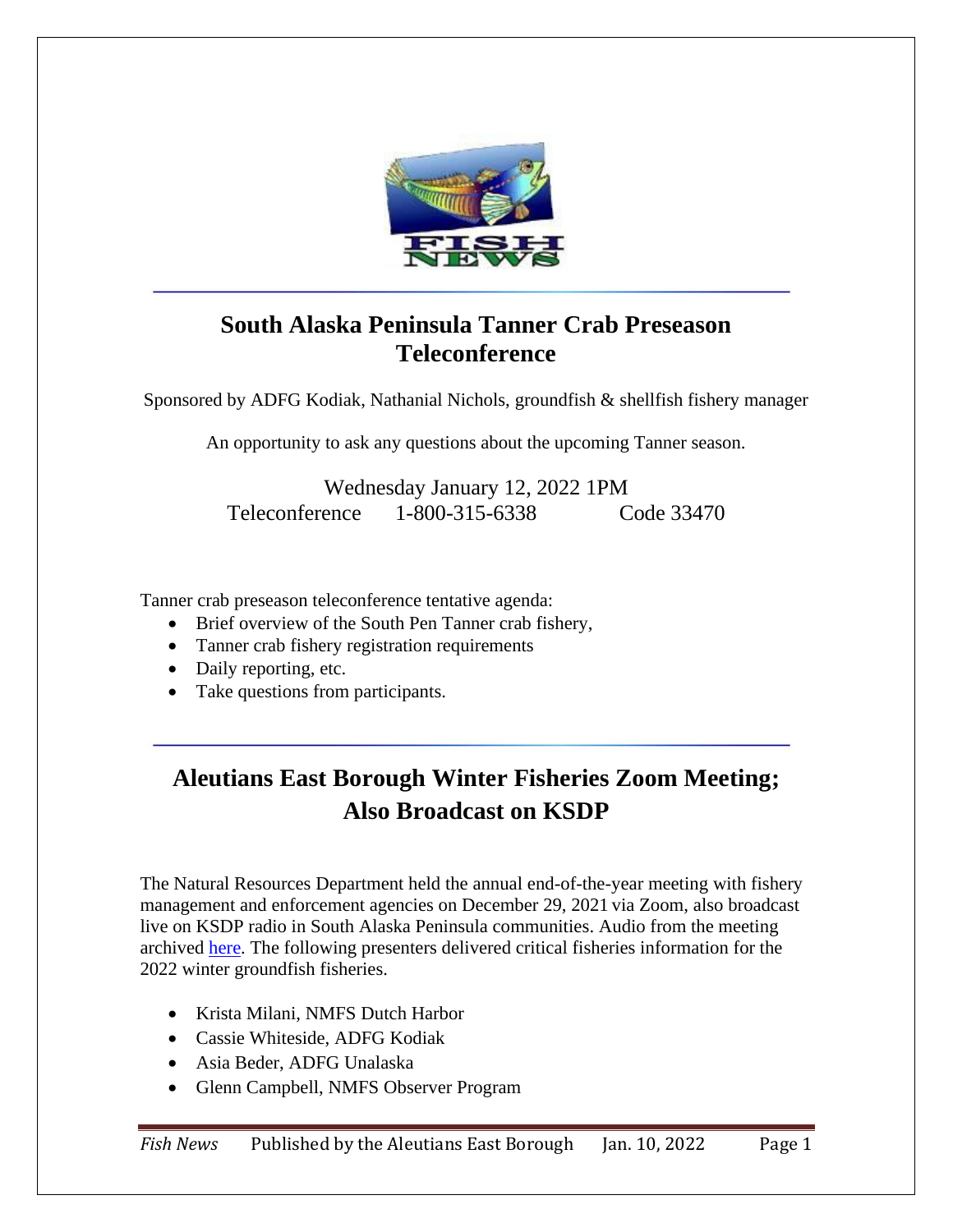- Luke Szymanski, AIS Observers
- Josh Keaton, NMFS Sustainable Fisheries
- Abby Snedeker, Saltwater, Inc.
- Nick Kroeger, Saltwater, Inc.
- Dave Schaffer, USCG Vessel Safety Program

Brent Pristas of NFMS Office of Law Enforcement moderated the annual meeting.

Information from the meeting is summarized below.

#### **Federal Fisheries**

2022 Western Gulf of Alaska A season Pacific Cod total allowable catch (TAC) allocations:

- A season jig  $-146$  metric tons (mt)
- Hook and line (HAL) catcher vessel  $(CV) 47$  mt (closed to directed fishing)
- HAL catcher processor  $(CP)$  732 mt
- Trawl  $CV 2118$  mt (will be managed in-season, may open with predetermined closure date)
- Trawl  $CP 60$  mt (closed to directed fishing)
- Pot  $-1330$  mt
	- Crab side-boarded pot 442 mt

2022 A season 610 pollock – 1132 mt in A season - closed to directed fishing. The full 1132 mt can roll into the B season. GOA pollock fisheries are now just two seasons. (A season Jan  $20 -$  June 10, B season Sept  $1 -$  Nov 1)

2022 BSAI Pacific Cod A Season TAC allocations:

- CV trawl 21,944 mt (A season  $1/20 4/1$ )
- Jig 1127 mt (likely reallocation of 1000 mt to under 60)
- Under 60 pot/HAL  $-2,671$
- Over 60 pot/HAL  $-5720$  mt

Vessels that possess an FFP must have a matching LLP endorsement to participate in the parallel fishery in the BSAI and GOA.

Regulation requires full retention of rockfish in all federal groundfish fisheries in the BSAI and GOA using pot, hook & line or jig gear. A certain amount is eligible for commerce, or for donation or personal use. State-managed fisheries are not included in this regulation.

# **State GOA Tanner Crab Fisheries**

The 2022 guideline harvest level (GHL) for Tanner crab in the South Peninsula District: Eastern Section is 200,000 lbs., Western Section is 300,000 lbs. The GHL for the Chignik District is 200,000 lbs. To participate in the Tanner crab fishery, you must have a T09M permit card for the South Peninsula District or a T09L permit card for the Chignik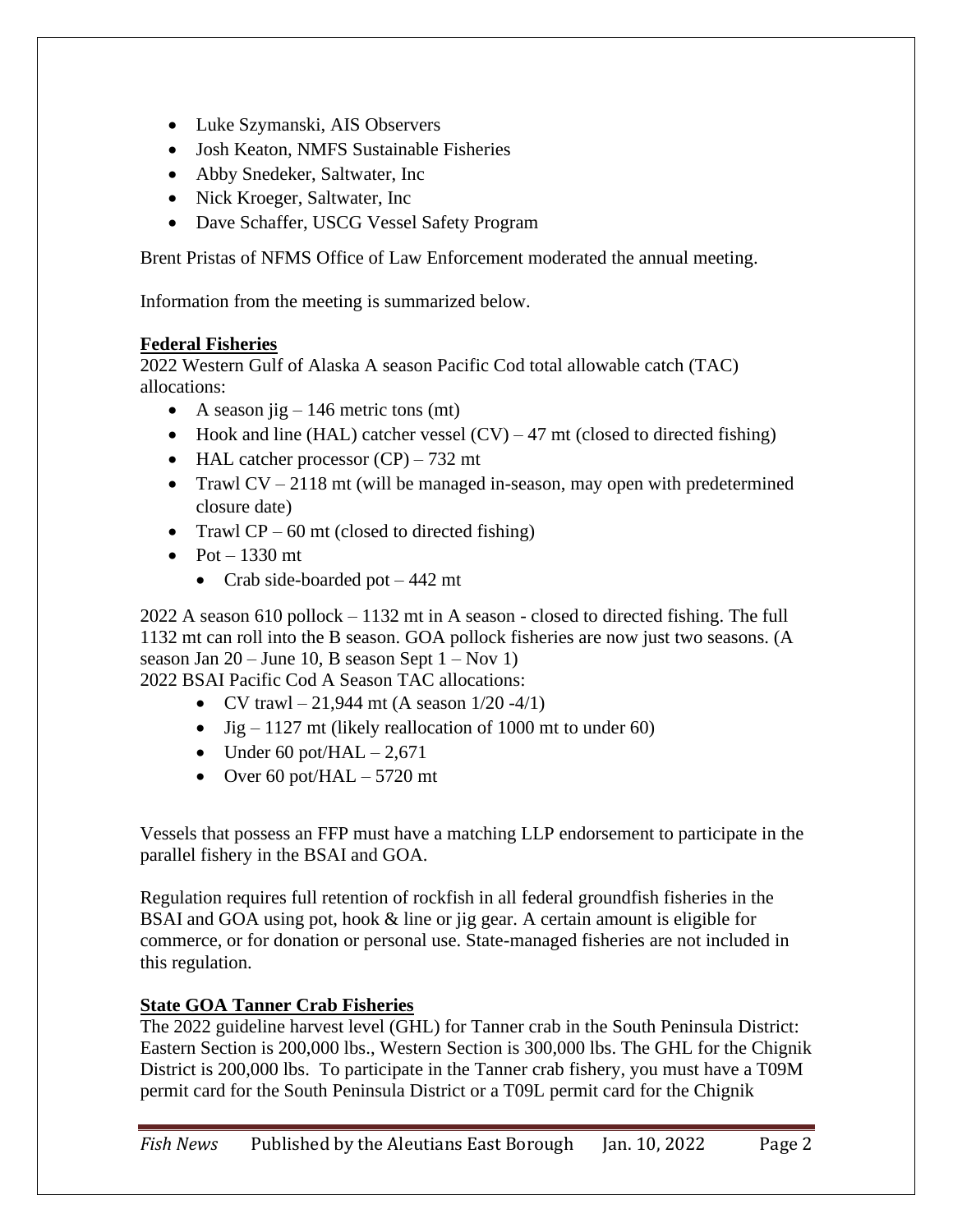District. The season opens noon January 15, 2022 unless a gale is in the daily weather forecast then the opening is delayed 24 hours. The opening may be delayed by an additional 24 hours due to gale for up to 10 more days, but will open January  $25<sup>th</sup>$ regardless of forecast.

Buoy tags are \$1.50 each and available from processors in King Cove and Sand Point and at the City Office in Chignik Bay, or mailed directly from ADFG in Kodiak (note: mail times can be slow) Fishermen should preregister the vessel for the tanner crab fishery when purchasing buoy tags. Registrations will be validated 24 hours before the season opening. Registration materials include a daily reporting worksheet with a map on back. Fishermen should record: the area fished, the number of pots lifted and the number of crabs retained each day. Receiving accurate catch and onboard numbers during the daily call out helps management provide closure announcements with as much advance notice as possible. ADFG can accept daily catch reports by phone, email, text or dispatch: phone 907-486-1840, text 907-512-5841, dispatch 7894. [2022 South Peninsula, Chignik &](https://www.adfg.alaska.gov/static-f/applications/dcfnewsrelease/1344637870.pdf)  [Kodiak Tanner Crab Fishery announcement.](https://www.adfg.alaska.gov/static-f/applications/dcfnewsrelease/1344637870.pdf)

#### **State Groundfish Fisheries**

The 2022 South Peninsula Pacific cod GHL for pot gear is 5.59 million lbs., jig gear 986,000 lbs. The South Alaska Peninsula Area state-waters Pacific cod pot gear season will open at noon March 7, 2022 or seven days after closure of the Western Gulf of Alaska (WGOA) federal/parallel Pacific cod pot gear sector A season, whichever is later. The season opening date for pot gear may be delayed due to weather. The jig gear season will open 48 hours after the WGOA federal/parallel jig gear sector A season closes. Fishermen are requested to hold off on registering vessels for the South Alaska Peninsula Area state-waters Pacific cod fishery until the end of January at the earliest. Buoy tags will not be available from processors until the after the Tanner crab season is over. 2022 [State-waters South Peninsula Pacific cod GHL](http://www.adfg.alaska.gov/static-f/applications/dcfnewsrelease/1349307782.pdf) announcement.

The 2022 Dutch Harbor Subdistrict (DHS) state-waters Pacific cod season GHL for pot gear is 37,196,000 lbs. and 100,000 lbs. for jig gear. The DHS season for pot gear will open 7 days after closure of the initial federal Pacific cod season for the Bering Sea and Aleutian Islands hook-and-line and pot catcher vessel less than 60 feet sector. The DHS state-waters Pacific cod season for jig gear will open at midnight May 1, 2021. Vessels 58 feet or less using pot gear or mechanical jigging machines may participate in DHS state-waters Pacific cod fishery. There is a 60 pot limit for this fishery. 2022 [State-waters](https://www.adfg.alaska.gov/static-f/applications/dcfnewsrelease/1349170069.pdf)  [Dutch Harbor Subdistrict Pcod GHL announcement.](https://www.adfg.alaska.gov/static-f/applications/dcfnewsrelease/1349170069.pdf)

The Aleutian Islands Subdistrict (AIS) state-waters Pacific cod fishery 2021 GHL is 15,000,000 pounds. The GHL is for pot, jig, longline and trawl combined. The AIS statewaters Pacific cod season opens January 1 in the Adak Section to vessels 60 feet or less. 2022 State-waters [Aleutian Island Subdistrict Pcod GHL](https://www.adfg.alaska.gov/static-f/applications/dcfnewsrelease/1349262564.pdf) announcement.

This will be a Board of Fish year for Aleutians East fisheries.

• Statewide Shellfish meeting March 11-18, 2022 • Board of Fish Proposals due April 11, 2022

• Agenda Change Requests due August 26, 2022

- 
- Work Session October 25-26, 2022
- Alaska Peninsula, BSAI, Chignik PCod October 27-28, 2022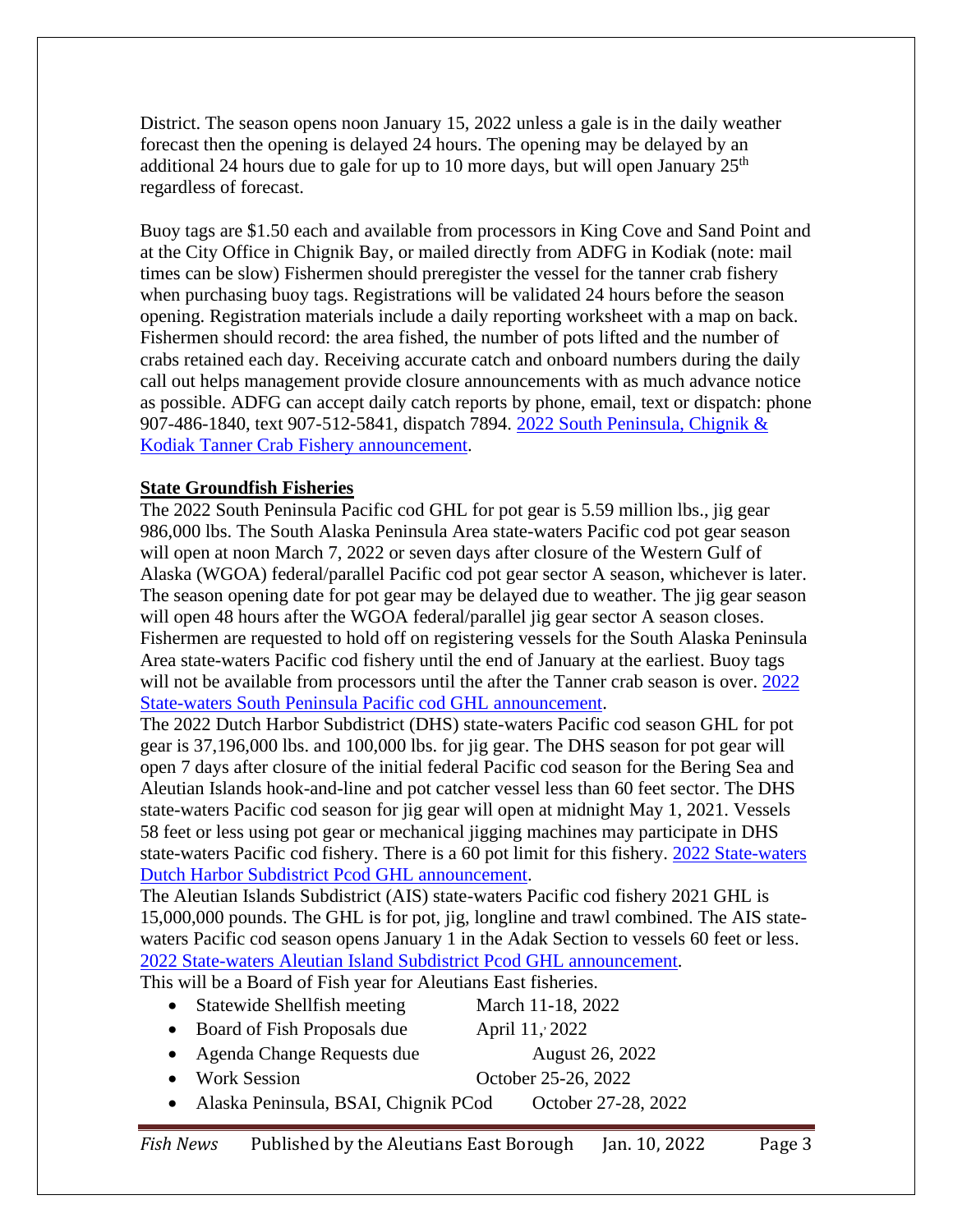• Alaska Peninsula, Chignik Salmon February 13-17, 2023

### **Observer Program**

ODDS Selection Rates for 2022

- Hook gear (longline or jig) 19.02%
- Pot Gear (all types) 17.48%
- Trawl Gear 29.65%
- EM hook and line 30%
- EM Pot Gear 30%

There has been some confusion regarding logging certain gear types in ODDS. If during the trip you will be using pot gear and that pot gear is strung together, this is still pot gear - not hook and line gear.

- Longline or Hook & Line Gear Declare this gear type if using hooks of any kind
- Pot Gear Declare this gear type if using pots of any kind (even if strung together)

# ODDs trips *do not* carry over from 2021 to2022

The AIS call center (855) 747-6377 has an alternate number (206) 673-3338. In resect to groundfish observers and ODDs, False Pass is a port, even if at times of no processing. False Pass is considered a port when ending a trip and starting a new trip. If there are difficulties of dropping off or picking up observers there, please work with AIS. EM trawl exempted fishery permit (EFP)

Thanks to the participants in the program, the Trawl EM EFP has been a success. After a few hiccups in the first year, there's been great progress in the second year particularly in elogbooks. EM techs are up and ready. Your vessel monitoring plan (VMP) is your user manual. Reminder: the TEM modifier needs to be recorded on the fish ticket. Pacific sleeper sharks and salmon sharks may be discarded, must be recorded in the logbook. Use the length/weight table and record the shark weight in the logbook – for WGOA vessels using eLog, remember you only need to input length and eLog will calculate weight for you. Avoid handling salmon and remember ALL salmon must be retained. A primary goal of the project is to increase salmon bycatch accountability.

For questions regarding the EM program or the EFP, contact Josh Keaton, NMFS at 907- 586-7519 or Charlotte Levy, AEB at 907-274-7566.

Saltwater Tech Nick Kroger plans to be in communities by the second week of January. His direct line 907-360-4995. For all other support including elogs and VMPs [emaksupport@saltwaterinc.com.](mailto:emaksupport@saltwaterinc.com)

**Coast Guard Dockside Exams** submitted by Dave Schaeffer, USCG Sector Anchorage,

Thank you for the opportunity to participate on the conference call. As I mentioned on the call, many vessels that require a dockside exam may not have had the opportunity since our October trip to King Cove was cancelled. We do plan to have teams in Sand Point, King Cove, and Port Moller June 1 through June 7, 2022 to conduct dockside exams for the salmon fleet. We will try to make accommodations to travel to Chignik and False Pass for a day during that same period if needed.